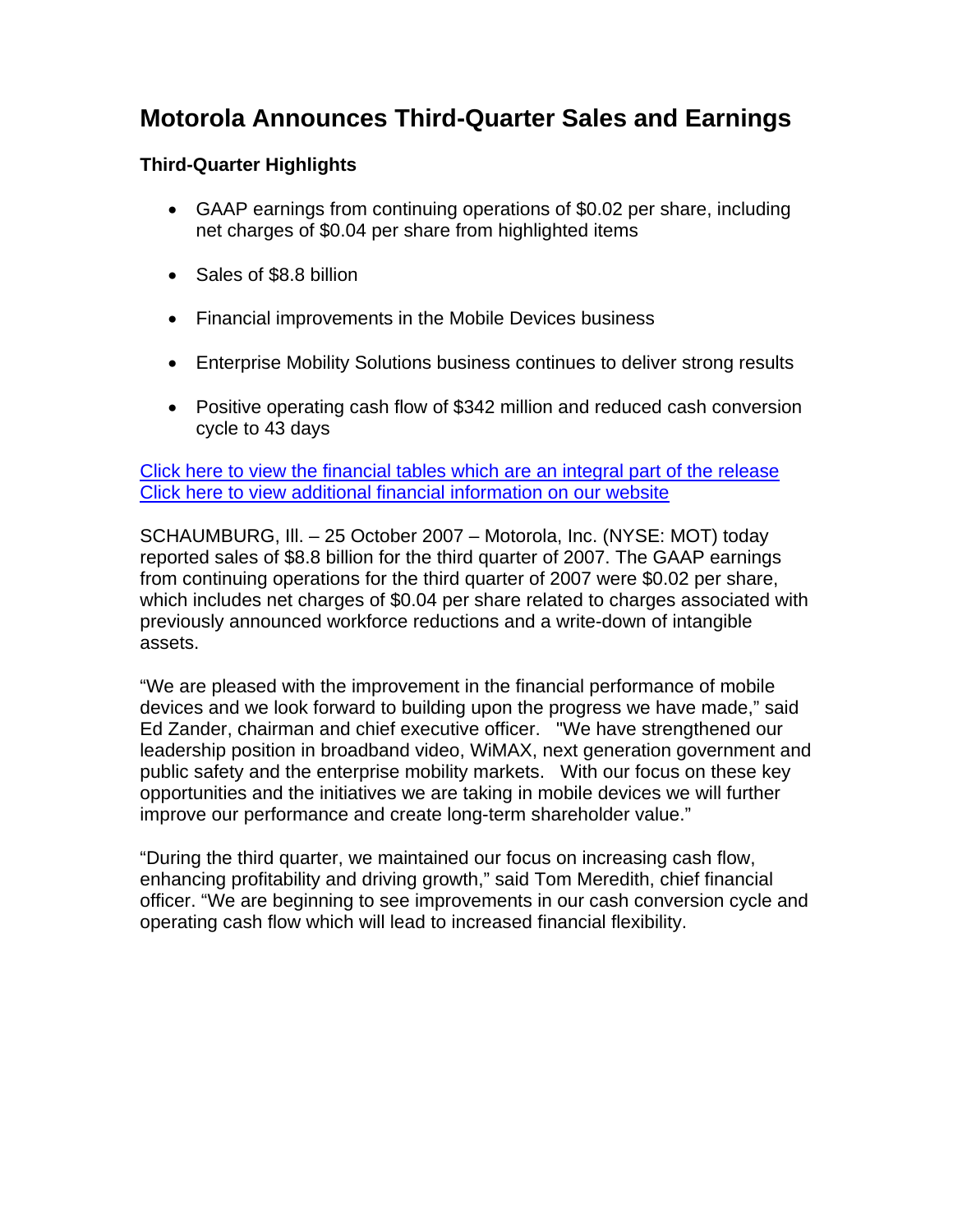## **Operating Results**

**Mobile Devices** segment sales were \$4.5 billion, down 36 percent compared with the year-ago quarter. Excluding highlighted items, the segment incurred an operating loss of \$138 million, compared with operating earnings of \$843 million in the year-ago quarter. Motorola's share of the global handset market for the quarter is estimated to be 13 percent.

During the quarter, Mobile Devices:

- Shipped 37.2 million handsets -- including more than 900,000 RAZR 2 devices.
- Introduced the MOTO U9 music device, a special edition RAZR 2 for the holiday season, seven new W-Series handsets, and the iC602 dual-mode iDEN/CDMA device.
- Expanded the Z6 line with the introduction of ROKR Z6m and Z6tv.
- Introduced an ultra high speed WiMAX chipset solution, optimized for both size and low power consumption*.*

**Home and Networks Mobility** had segment sales of \$2.4 billion, up 6 percent compared with the year-ago quarter. Excluding highlighted items, operating earnings were \$165 million, compared with operating earnings of \$231 million in the year-ago quarter.

During the quarter, Home and Networks Mobility:

- Shipped its two millionth IPTV set-top device, just five months after reaching the one million milestone.
- Strengthened portfolio with several strategic acquisitions including Leapstone Systems, Modulus Video, and Terayon Communications.
- Conducted the world's first WiMAX 802.16e mobile handoff during the WiMAX World Conference in Chicago.
- Announced plans to divest the embedded communications computing business for \$350 million in cash.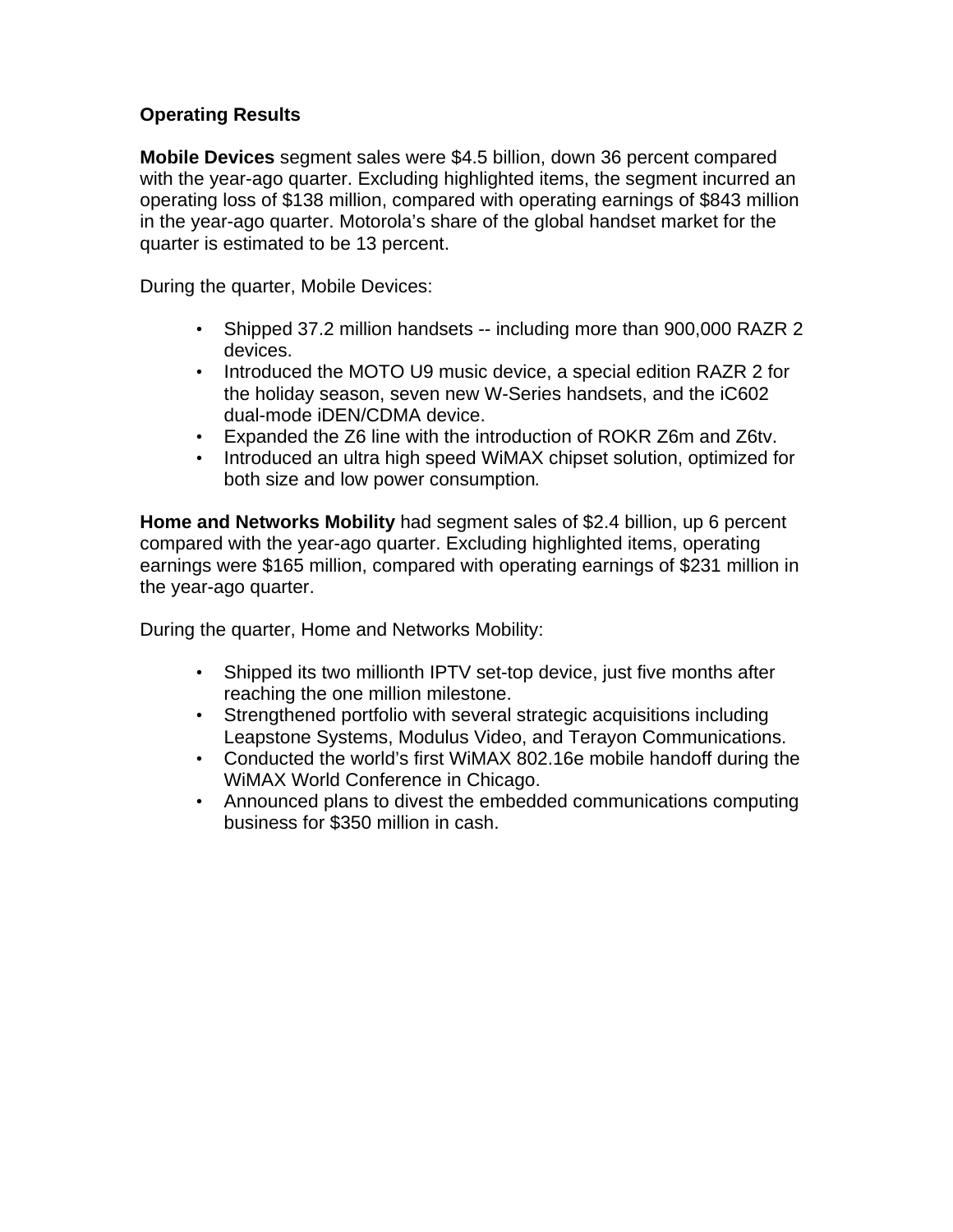**Enterprise Mobility Solutions** had segment sales of \$2.0 billion, up 47 percent compared with the year-ago quarter. Excluding highlighted items, operating earnings were \$336 million, compared with operating earnings of \$280 million in the year-ago quarter.

During the quarter, Enterprise Mobility Solutions:

- Launched MOTOTRBO, a dual-mode digital 2-way communications platform that integrates voice and data, in key markets in Asia and Latin America.
- Awarded several county-wide public safety contracts in North America.
- Shipped the one millionth MC9000, the industry leading rugged mobile computer.
- Started shipping the MC17 mobile computer, aimed at retail, in-store applications for enhanced personal shopping experiences.

## **Outlook**

The company's outlook for earnings per share from continuing operations in the fourth quarter is \$0.12 to \$0.14. This outlook excludes any reorganization of business charges associated with the company's operating expense reduction initiatives, as well as any other items of the variety highlighted by the company in its quarterly earnings releases.

## **Conference Call and Webcast**

Motorola will host its quarterly conference call beginning at 7:30 a.m. Eastern Time (USA) on Thursday, October 25, 2007. The conference call will be web-cast live with audio and slides at www.motorola.com/investor.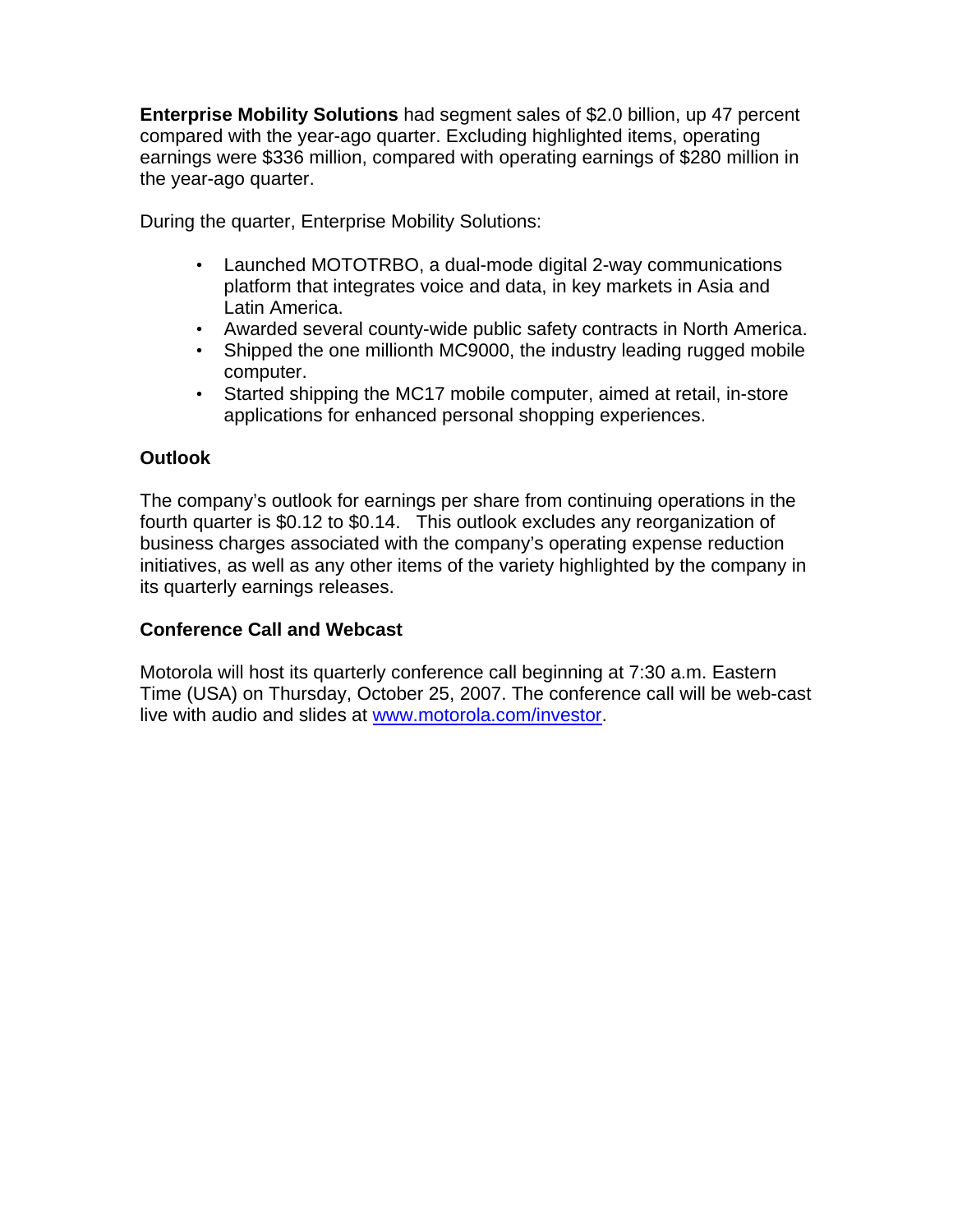## **Consolidated GAAP Results**

A comparison of results from operations is as follows:

|                                         | <b>Third Quarter</b> |          |
|-----------------------------------------|----------------------|----------|
| (In millions, except per share amounts) | 2007                 | 2006     |
|                                         |                      |          |
| Net sales                               | \$8,811              | \$10,603 |
| Gross margin                            | 2,505                | 3,370    |
| Operating earnings (loss)               | (10)                 | 968      |
| Earnings from continuing operations     | 40                   | 727      |
| Net earnings                            | 60                   | 968      |
| Diluted earnings per common share:      |                      |          |
| Continuing operations                   | \$0.02               | \$0.29   |
| Discontinued operations                 | 0.01                 | 0.10     |
|                                         | 0.03<br>S            | \$0.39   |
| Weighted average diluted common shares  |                      |          |
| outstanding                             | 2,318.4              | 2,476.8  |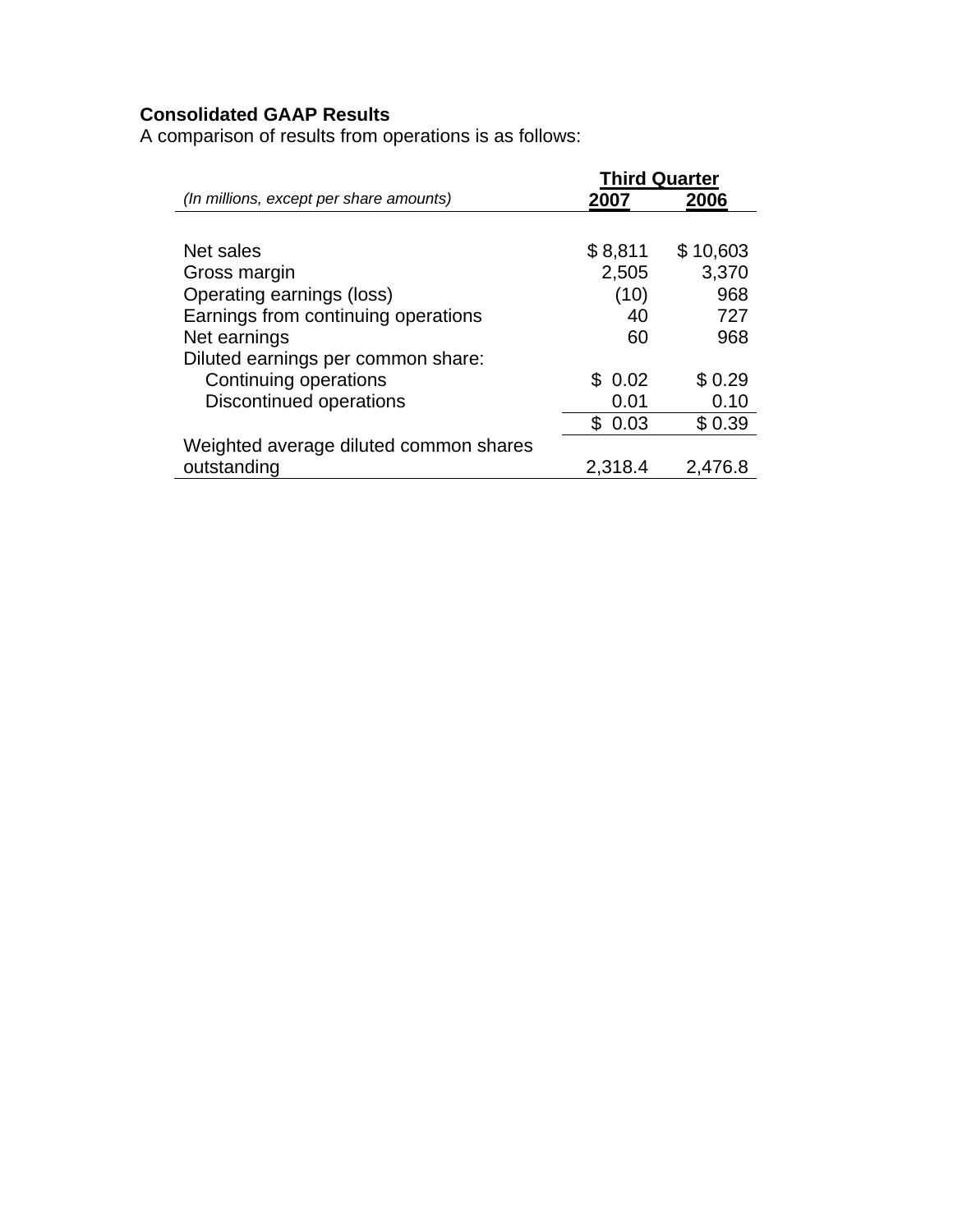#### **Business Risks**

This press release contains "forward-looking statements" as that term is defined in the Private Securities Litigation Reform Act of 1995. Such forward-looking statements include, but are not limited to: (1) Motorola's financial outlook for the fourth quarter of 2007; (2) future benefits from the steps Motorola has taken to strengthen its operational and financial performance; and (3) increased financial flexibility resulting from expected improvements in Motorola's cash conversion cycle and operating cash flow. Motorola cautions the reader that the risk factors below, as well as those on pages 16 through 24 in Item 1A of Motorola's 2006 Annual Report on Form 10-K and in its other SEC filings, could cause Motorola's actual results to differ materially from those estimated or predicted in the forward-looking statements. Factors that may impact forwardlooking statements include, but are not limited to: (1) the company's ability to improve financial performance and increase market share in its Mobile Devices business; (2) the level of demand for the company's products; (3) the company's ability to introduce new products and technologies in a timely manner; (4) the company's ability to continue generating meaningful savings from supply-chain improvements, manufacturing consolidation and other cost-reduction initiatives; (5) unexpected negative consequences from the company's ongoing restructuring and costreduction activities; (6) the uncertainty of current economic and political conditions, as well as the economic outlook for the telecommunications and broadband industries; (7) the company's ability to purchase sufficient materials, parts and components to meet customer demand; (8) risks related to dependence on certain key suppliers; (9) the impact on the company's performance and financial results from strategic acquisitions or divestitures, including those that may occur in the future; (10) risks related to the company's high volume of manufacturing and sales in Asia; (11) the creditworthiness of the company's customers and distributors, particularly purchasers of large infrastructure systems; (12) variability in income generated from licensing the company's intellectual property; (13) unexpected liabilities or expenses, including unfavorable outcomes to any pending or future litigation or regulatory or similar proceedings, including without limitation any relating to the Iridium project; (14) the impact of foreign currency fluctuations; (15) the impact on the company from continuing hostilities in Iraq and conflict in other countries; (16) the impact on the company from ongoing consolidation in the telecommunications and broadband industries; (17) the impact of changes in governmental policies, laws or regulations; (18) the outcome of currently ongoing and future tax matters; and (19) unforeseen negative consequences from the company's outsourcing of various activities, including certain manufacturing, information technology and administrative functions. Motorola undertakes no obligation to publicly update any forward-looking statement or risk factor, whether as a result of new information, future events or otherwise.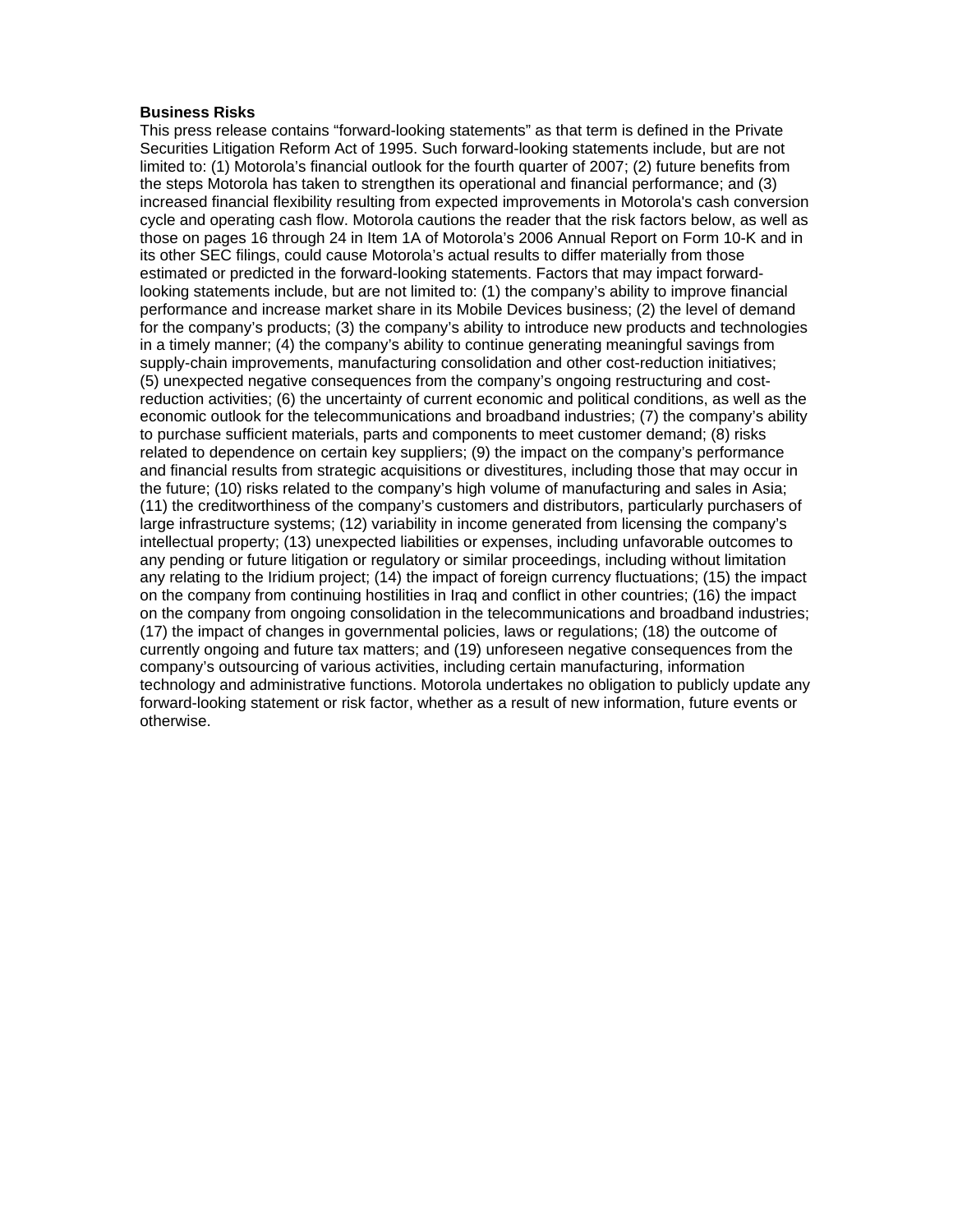### **About Motorola**

Motorola is known around the world for innovation and leadership in wireless and broadband communications. Inspired by our vision of seamless mobility, the people of Motorola are committed to helping you connect simply and seamlessly to the people, information and entertainment that you want and need. We do this by designing and delivering "must have" products, "must do" experiences and powerful networks -- along with a full complement of support services. A Fortune 100 company with global presence and impact, Motorola had sales of US \$42.8 billion in 2006. For more information about our company, our people and our innovations, please visit http://www.motorola.com.

# # #

## **Media Contact:**

Jennifer Erickson Motorola, Inc. +1-847-435-5320 jennifer.erickson@motorola.com

### **Investor Contact:**

Dean Lindroth Motorola, Inc. +1-847-576-6899 dean.lindroth@motorola.com

MOTOROLA and the stylized M Logo are registered in the U.S. Patent & Trademark Office. All other product or service names are the property of their respective owners.© Motorola, Inc. 2007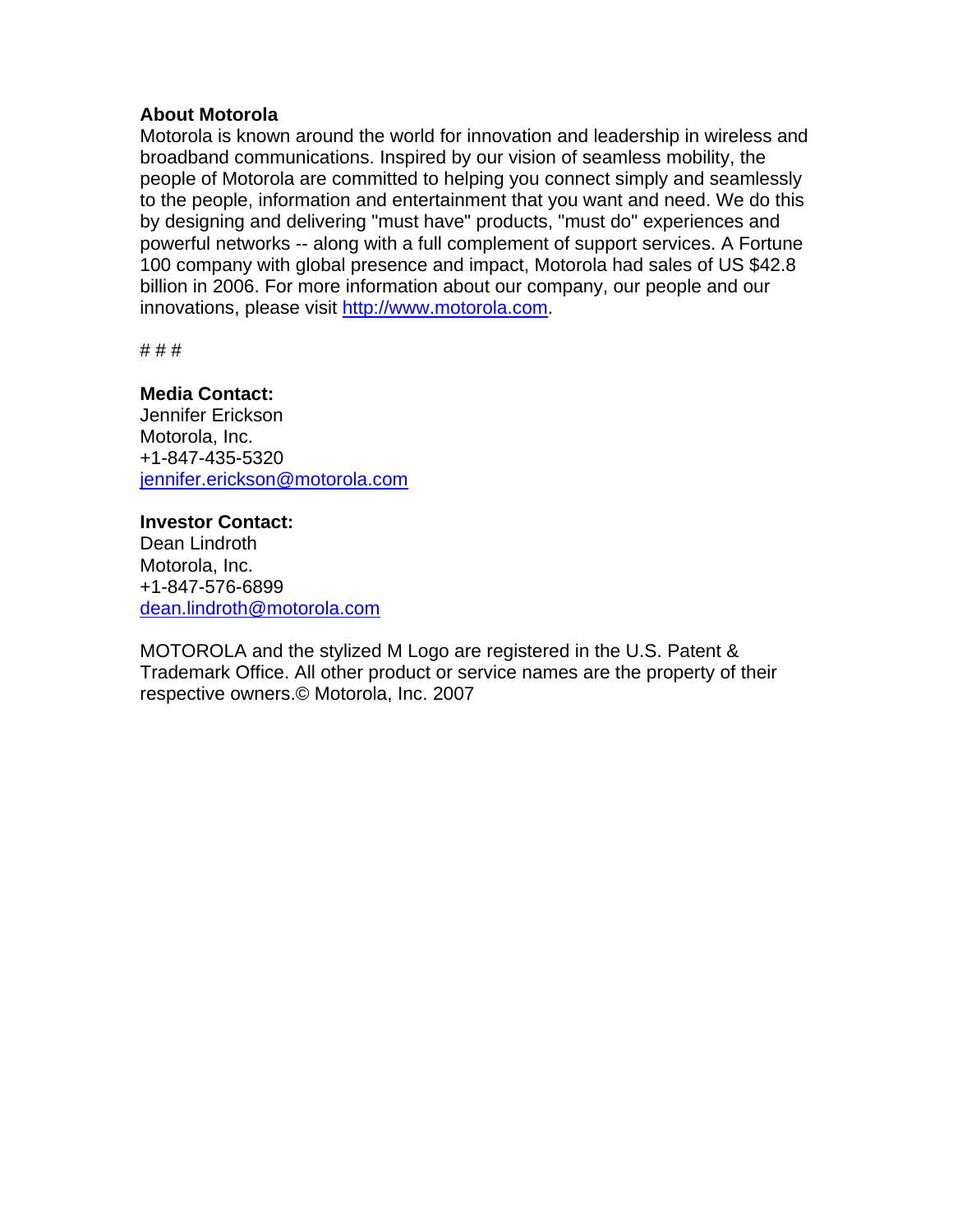#### **Motorola, Inc. and Subsidiaries Condensed Consolidated Statements of Operations (In millions, except per share amounts)**

|                                                                           | <b>Three Months Ended</b> |                                 |                    |  |  |
|---------------------------------------------------------------------------|---------------------------|---------------------------------|--------------------|--|--|
|                                                                           | September 29, 2007        | June 30, 2007                   | September 30, 2006 |  |  |
| Net sales                                                                 | \$<br>8,811               | \$<br>8,732                     | \$<br>10,603       |  |  |
| Costs of sales<br>Gross margin                                            | 6,306                     | 6,279                           | 7,233              |  |  |
|                                                                           | 2,505                     | 2,453                           | 3,370              |  |  |
| Selling, general and administrative expenses                              | 1,210                     | 1,296                           | 1,123              |  |  |
| Research and development expenditures                                     | 1,100                     | 1,115                           | 1,046              |  |  |
| Other charges (income)                                                    | 115                       | 103                             | 172                |  |  |
| Intangibles amortization and IPR&D<br>Operating earnings (loss)           | 90<br>(10)                | 97<br>(158)                     | 61<br>968          |  |  |
|                                                                           |                           |                                 |                    |  |  |
| Other income (expense):                                                   |                           |                                 |                    |  |  |
| Interest income, net                                                      | 7                         | 32                              | 90                 |  |  |
| Gains on sales of investments and businesses, net<br>Other                | 5<br>6                    | 5<br>17                         | 10                 |  |  |
| Total other income                                                        | 18                        | 54                              | 87<br>187          |  |  |
|                                                                           | 8                         |                                 |                    |  |  |
| Earnings (loss) from continuing operations before income taxes            |                           | (104)                           | 1,155              |  |  |
| Income tax expense (benefit)                                              | (32)                      | (66)                            | 428                |  |  |
| Earnings (loss) from continuing operations                                | 40                        | (38)                            | 727                |  |  |
| Earnings from discontinued operations, net of tax                         | 20                        | 10                              | 241                |  |  |
| Net earnings (loss)                                                       | \$<br>60                  | \$<br>(28)                      | \$<br>968          |  |  |
|                                                                           |                           |                                 |                    |  |  |
| Earnings (loss) per common share                                          |                           |                                 |                    |  |  |
| Basic:<br>Continuing operations                                           | \$<br>0.02                | \$<br>(0.02)                    | \$<br>0.30         |  |  |
| Discontinued operations                                                   | 0.01                      | 0.01                            | 0.10               |  |  |
|                                                                           | \$<br>0.03                | \$<br>(0.01)                    | 0.40<br>\$         |  |  |
|                                                                           |                           |                                 |                    |  |  |
| Diluted:<br>Continuing operations                                         | \$<br>0.02                | \$<br>(0.02)                    | \$<br>0.29         |  |  |
| Discontinued operations                                                   | 0.01                      | 0.01                            | 0.10               |  |  |
|                                                                           | \$<br>0.03                | \$<br>(0.01)                    | \$<br>0.39         |  |  |
| Weighted average common shares outstanding                                |                           |                                 |                    |  |  |
| Basic                                                                     | 2,290.2                   | 2,296.3                         | 2,418.1            |  |  |
| <b>Diluted</b>                                                            | 2,318.4                   | 2,296.3                         | 2,476.8            |  |  |
| Dividends paid per share                                                  | \$<br>0.05                | \$<br>0.05                      | \$<br>0.05         |  |  |
|                                                                           |                           |                                 |                    |  |  |
|                                                                           |                           | <b>Percentage of Net Sales*</b> |                    |  |  |
| Net sales                                                                 | 100%                      | 100%                            | 100%               |  |  |
| Costs of sales<br>Gross margin                                            | 71.6%<br>28.4%            | 71.9%<br>28.1%                  | 68.2%<br>31.8%     |  |  |
|                                                                           |                           |                                 |                    |  |  |
| Selling, general and administrative expenses                              | 13.7%                     | 14.8%                           | 10.6%              |  |  |
| Research and development expenditures                                     | 12.5%                     | 12.8%                           | 9.9%               |  |  |
| Other charges (income)<br>Intangibles amortization and IPR&D              | 1.3%<br>1.0%              | 1.2%<br>1.1%                    | 1.6%<br>0.6%       |  |  |
| Operating earnings (loss)                                                 | $-0.1%$                   | $-1.8%$                         | 9.1%               |  |  |
|                                                                           |                           |                                 |                    |  |  |
| Other income (expense):                                                   |                           |                                 |                    |  |  |
| Interest income, net<br>Gains on sales of investments and businesses, net | 0.1%<br>0.1%              | 0.4%<br>0.1%                    | 0.8%<br>0.1%       |  |  |
| Other                                                                     | 0.1%                      | 0.2%                            | 0.8%               |  |  |
| Total other income                                                        | 0.2%                      | 0.6%                            | 1.8%               |  |  |
| Earnings (loss) from continuing operations before income taxes            | 0.1%                      | $-1.2%$                         | 10.9%              |  |  |
| Income tax expense (benefit)                                              | $-0.4%$                   | $-0.8%$                         | 4.0%               |  |  |
| Earnings (loss) from continuing operations                                | 0.5%                      | $-0.4%$                         | 6.9%               |  |  |
| Earnings from discontinued operations, net of tax                         | 0.2%                      | 0.1%                            | 2.3%               |  |  |

Net earnings (loss) 8.1% 0.7% -0.3% -0.3% 9.1%

\* Percents may not add up due to rounding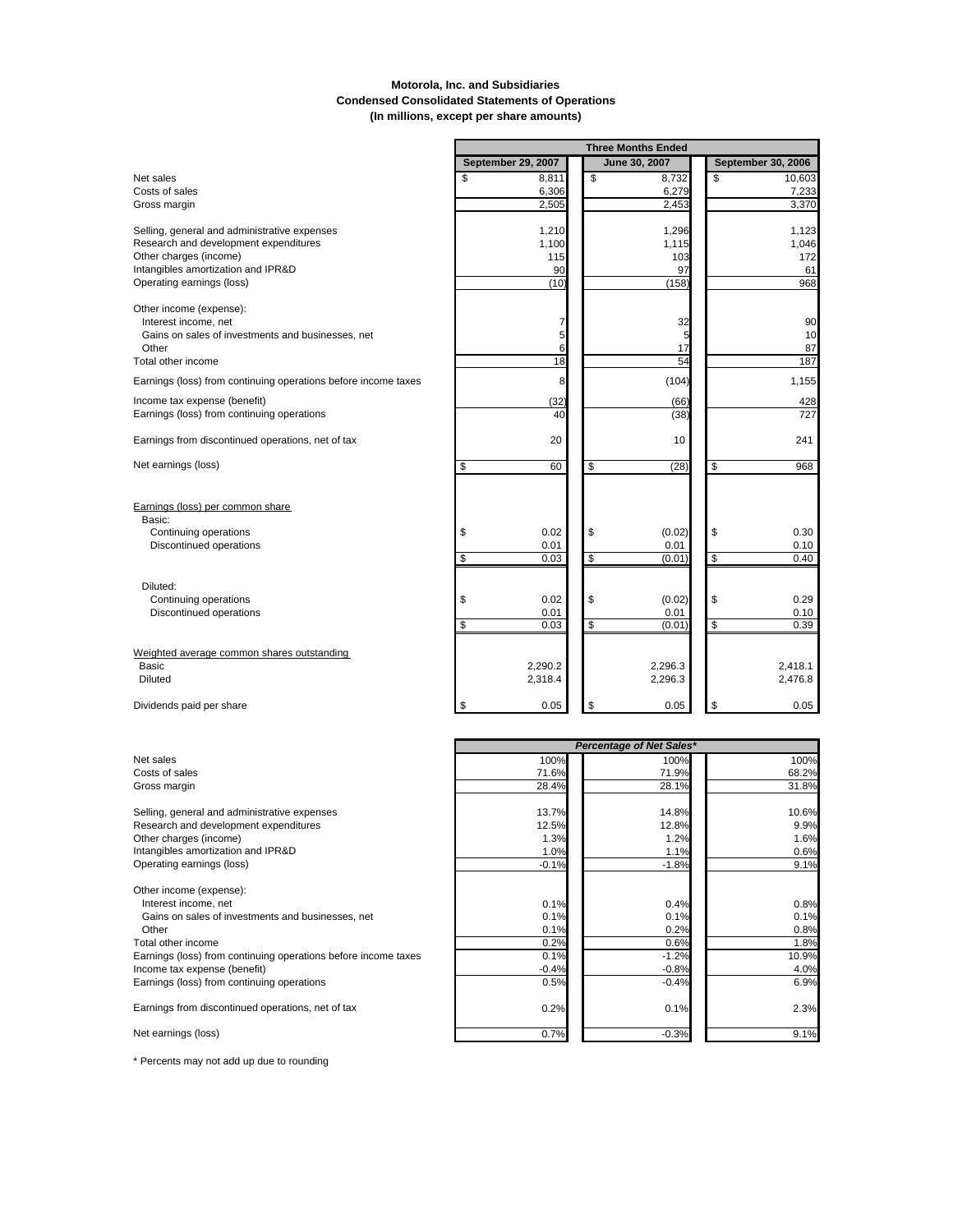#### **Motorola, Inc. and Subsidiaries Condensed Consolidated Statements of Operations (In millions, except per share amounts)**

Г

|                                                                                                            |                                      | 1111C 11191113 111900            |  |
|------------------------------------------------------------------------------------------------------------|--------------------------------------|----------------------------------|--|
|                                                                                                            | September 29, 2007                   | September 30, 2006               |  |
| Net sales                                                                                                  | \$<br>26,976                         | \$<br>31,055                     |  |
| Costs of sales                                                                                             | 19,564                               | 21,397                           |  |
| Gross margin                                                                                               | 7,412                                | 9,658                            |  |
|                                                                                                            |                                      |                                  |  |
| Selling, general and administrative expenses                                                               | 3,819                                | 3,346                            |  |
| Research and development expenditures                                                                      | 3,332                                | 3,045                            |  |
| Other charges (income)                                                                                     | 418                                  | (173)                            |  |
| Intangibles amortization and IPR&D                                                                         | 377                                  | 101                              |  |
| Operating earnings (loss)                                                                                  | (534)                                | 3,339                            |  |
|                                                                                                            |                                      |                                  |  |
| Other income (expense):                                                                                    |                                      |                                  |  |
| Interest income, net                                                                                       | 80                                   | 227                              |  |
| Gains on sales of investments and businesses, net                                                          |                                      | 9<br>166                         |  |
| Other                                                                                                      | 22                                   | 194                              |  |
| Total other income                                                                                         | 111                                  | 587                              |  |
|                                                                                                            |                                      |                                  |  |
| Earnings (loss) from continuing operations before income taxes                                             | (423)                                | 3,926                            |  |
| Income tax expense (benefit)                                                                               | (207)                                | 1,194                            |  |
| Earnings (loss) from continuing operations                                                                 | (216)                                | 2,732                            |  |
| Earnings from discontinued operations, net of tax                                                          | 67                                   | 306                              |  |
|                                                                                                            |                                      |                                  |  |
| Net earnings (loss)                                                                                        | \$<br>(149)                          | \$<br>3,038                      |  |
| Earnings (loss) per common share<br>Basic:<br>Continuing operations<br>Discontinued operations<br>Diluted: | \$<br>(0.09)<br>0.03<br>\$<br>(0.06) | \$<br>1.11<br>0.13<br>\$<br>1.24 |  |
| Continuing operations                                                                                      | \$<br>(0.09)                         | \$<br>1.09                       |  |
| Discontinued operations                                                                                    | 0.03                                 | 0.12                             |  |
|                                                                                                            | \$<br>(0.06)                         | \$<br>1.21                       |  |
| Weighted average common shares outstanding<br>Basic<br><b>Diluted</b>                                      | 2,322.7<br>2,322.7                   | 2,456.7<br>2,517.0               |  |
| Dividends paid per share                                                                                   | \$<br>0.15                           | \$<br>0.13                       |  |
|                                                                                                            |                                      |                                  |  |
|                                                                                                            | <b>Percentage of Net Sales*</b>      |                                  |  |
| Net sales                                                                                                  | 100%                                 | 100%                             |  |
| Costs of sales                                                                                             | 72.5%                                | 68.9%                            |  |
| Gross margin                                                                                               | 27.5%                                | 31.1%                            |  |

|                                                                |         | Percentage of Net Sales* |  |  |
|----------------------------------------------------------------|---------|--------------------------|--|--|
| Net sales                                                      | 100%    | 100%                     |  |  |
| Costs of sales                                                 | 72.5%   | 68.9%                    |  |  |
| Gross margin                                                   | 27.5%   | 31.1%                    |  |  |
| Selling, general and administrative expenses                   | 14.2%   | 10.8%                    |  |  |
| Research and development expenditures                          | 12.4%   | 9.8%                     |  |  |
| Other charges (income)                                         | 1.5%    | $-0.6%$                  |  |  |
| Intangibles amortization and IPR&D                             | 1.4%    | 0.3%                     |  |  |
| Operating earnings (loss)                                      | $-2.0%$ | 10.8%                    |  |  |
| Other income (expense):                                        |         |                          |  |  |
| Interest income, net                                           | 0.3%    | 0.7%                     |  |  |
| Gains on sales of investments and businesses, net              | 0.0%    | 0.5%                     |  |  |
| Other                                                          | 0.1%    | 0.6%                     |  |  |
| Total other income                                             | 0.4%    | 1.9%                     |  |  |
| Earnings (loss) from continuing operations before income taxes | $-1.6%$ | 12.6%                    |  |  |
| Income tax expense (benefit)                                   | $-0.8%$ | 3.8%                     |  |  |
| Earnings (loss) from continuing operations                     | $-0.8%$ | 8.8%                     |  |  |
| Earnings from discontinued operations, net of tax              | 0.2%    | 1.0%                     |  |  |
| Net earnings (loss)                                            | $-0.6%$ | 9.8%                     |  |  |

**Nine Months Ended**

\* Percents may not add up due to rounding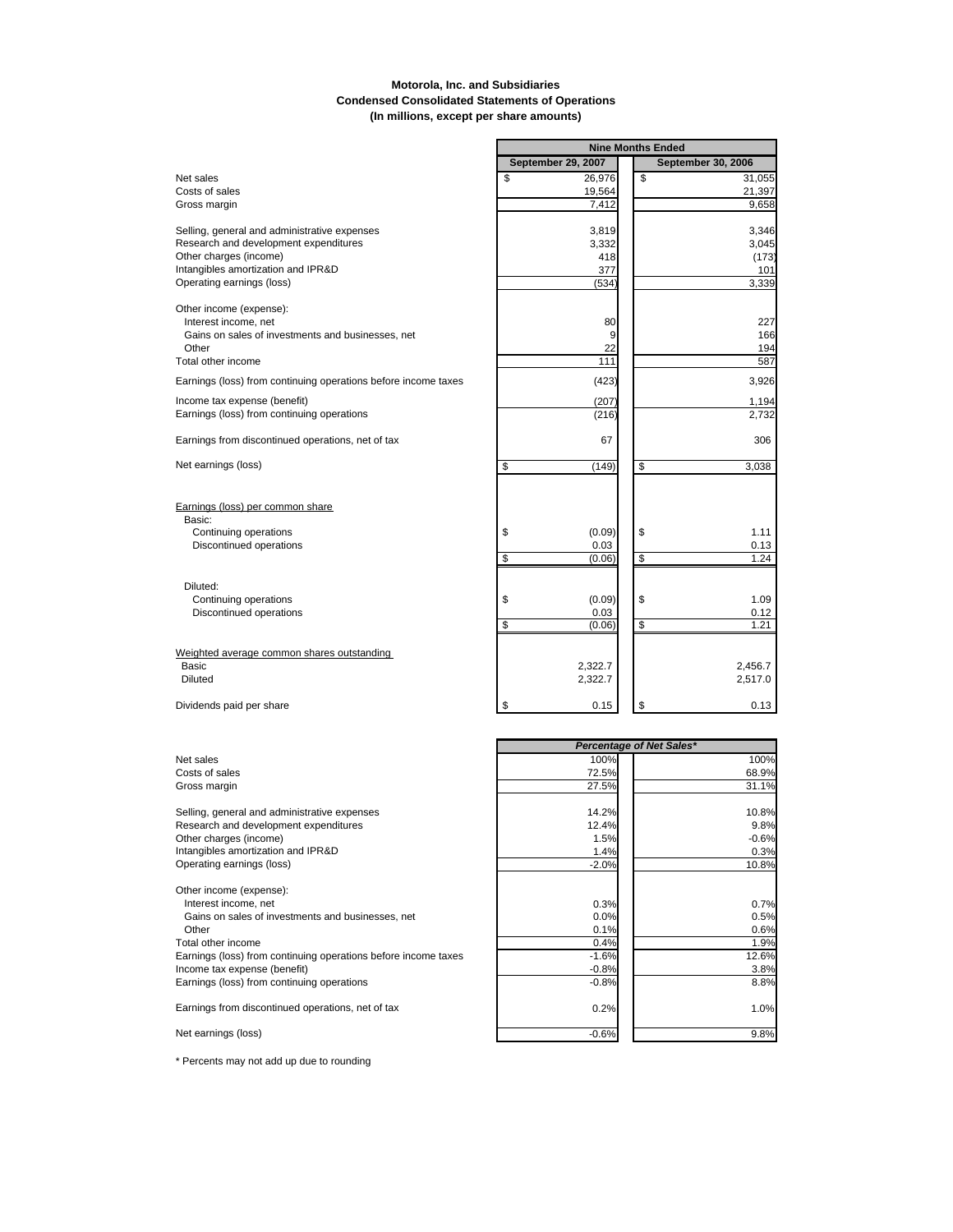## **Motorola, Inc. and Subsidiaries Condensed Consolidated Balance Sheets (In millions)**

|                                                              | September 29,<br>2007 |        |    |        |  | <b>June 30,</b><br>2007 |
|--------------------------------------------------------------|-----------------------|--------|----|--------|--|-------------------------|
| Assets                                                       |                       |        |    |        |  |                         |
| Cash and cash equivalents                                    | \$                    | 2,315  | \$ | 2,770  |  |                         |
| Sigma Funds                                                  |                       | 5,021  |    | 4,858  |  |                         |
| Short-term investments                                       |                       | 1,063  |    | 1,063  |  |                         |
| Accounts receivable, net                                     |                       | 5,165  |    | 5,492  |  |                         |
| Inventories, net                                             |                       | 2,995  |    | 3,016  |  |                         |
| Deferred income taxes                                        |                       | 1,873  |    | 1,930  |  |                         |
| Other current assets                                         |                       | 3,233  |    | 2,680  |  |                         |
| <b>Total current assets</b>                                  |                       | 21,665 |    | 21,809 |  |                         |
| Property, plant and equipment, net                           |                       | 2,536  |    | 2,586  |  |                         |
| Investments                                                  |                       | 951    |    | 952    |  |                         |
| Deferred income taxes                                        |                       | 2,472  |    | 2,157  |  |                         |
| Goodwill                                                     |                       | 4,676  |    | 4,589  |  |                         |
| Other assets                                                 |                       | 2,469  |    | 2,520  |  |                         |
| <b>Total assets</b>                                          | \$                    | 34,769 | \$ | 34,613 |  |                         |
| Liabilities and Stockholders Equity                          |                       |        |    |        |  |                         |
| Notes payable and current portion of long-term debt          | \$                    | 1,523  | \$ | 1,775  |  |                         |
| Accounts payable                                             |                       | 3,671  |    | 3,493  |  |                         |
| <b>Accrued liabilities</b>                                   |                       | 7,707  |    | 7,608  |  |                         |
| <b>Total current liabilities</b>                             |                       | 12,901 |    | 12,876 |  |                         |
| Long-term debt                                               |                       | 2,628  |    | 2,590  |  |                         |
| <b>Other liabilities</b>                                     |                       | 4,196  |    | 4,184  |  |                         |
| Stockholders' equity                                         |                       | 15,044 |    | 14,963 |  |                         |
| Total liabilities and stockholders' equity                   | \$                    | 34,769 | \$ | 34,613 |  |                         |
| <b>Financial Ratios*:</b>                                    |                       |        |    |        |  |                         |
| Days Sales Outstanding (including net Long-term receivables) |                       | 53     |    | 57     |  |                         |
| <b>Cash Conversion Cycle</b>                                 |                       | 43     |    | 50     |  |                         |
| <b>ROIC</b>                                                  |                       | 7%     |    | 13%    |  |                         |
| Net Cash                                                     | \$                    | 4,248  | \$ | 4,326  |  |                         |

*\* Defined in the Financial Ratios Definitions table*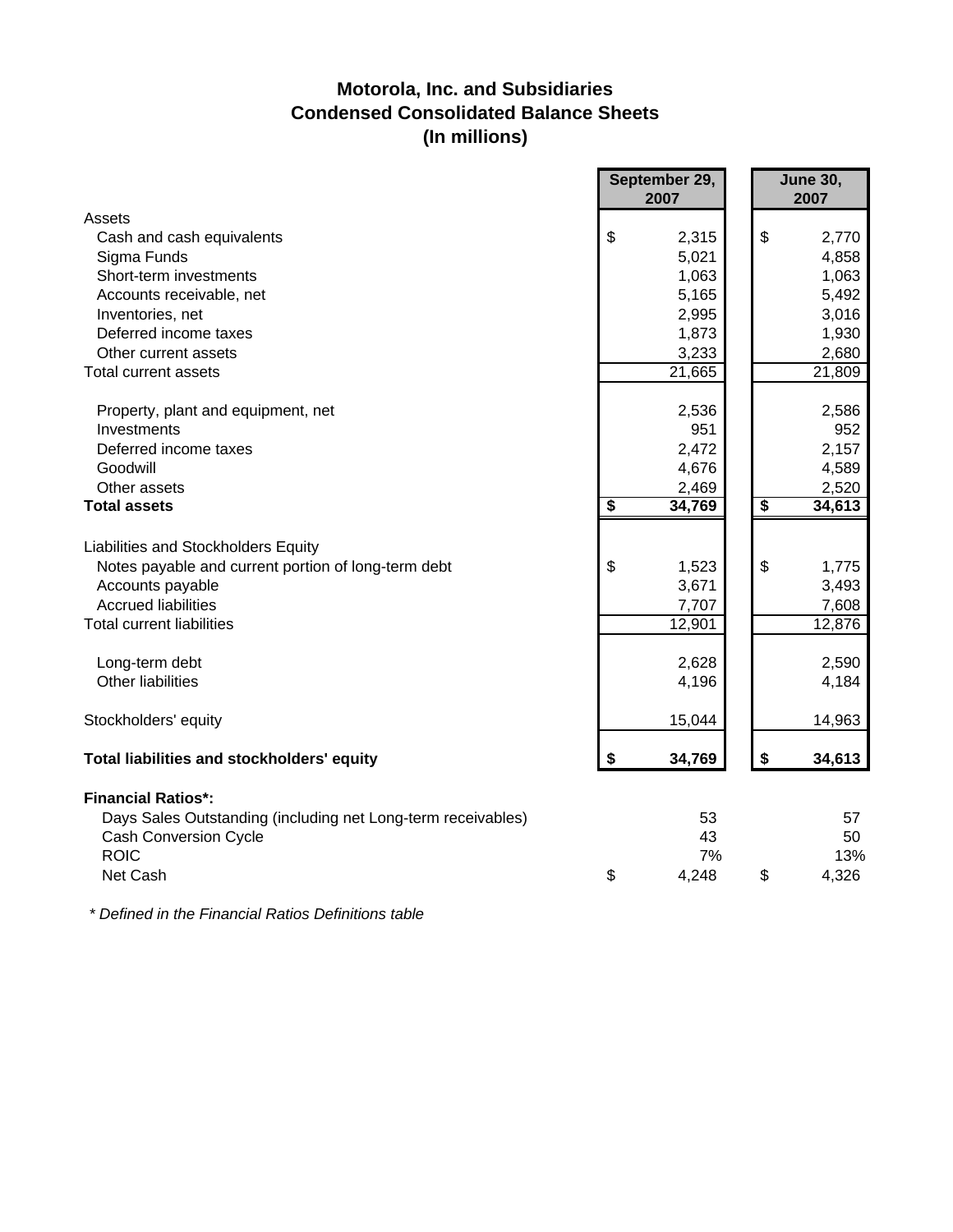### **(Unaudited) Motorola, Inc. and Subsidiaries Condensed Consolidated Statements of Cash Flows (In millions, except per share amounts)**

F

|                                                                                 | <b>Three Months Ended</b> |                           |  |
|---------------------------------------------------------------------------------|---------------------------|---------------------------|--|
|                                                                                 | September 29, 2007        | <b>September 30, 2006</b> |  |
| Operating                                                                       |                           |                           |  |
| Net earnings (loss)                                                             | \$<br>60                  | \$<br>968                 |  |
| Less: Earnings from discontinued operations                                     | 20                        | 241                       |  |
| Earnings (loss) from continuing operations                                      | 40                        | 727                       |  |
| Adjustments to reconcile earnings from continuing operations to net cash        |                           |                           |  |
| provided by operating activities:                                               |                           |                           |  |
| Depreciation and amortization                                                   | 236                       | 142                       |  |
| Other, net                                                                      | (75)                      | 375                       |  |
| Changes in assets and liabilities, net                                          | 141                       | 346                       |  |
| Net cash provided by operating activities from continuing operations            | 342                       | 1.590                     |  |
| Investing                                                                       |                           |                           |  |
| Acquisitions and investments, net                                               | (246)                     | (773)                     |  |
| Proceeds from sales of investments and businesses                               | 14                        | 935                       |  |
| Capital expenditures                                                            | (123)                     | (141)                     |  |
| Other, net                                                                      | (142)                     | (1,101)                   |  |
| Net cash provided by (used for) investing activities from continuing operations | (497)                     | (1,080)                   |  |
| <b>Financing</b>                                                                |                           |                           |  |
| Issuance of common stock                                                        | 77                        | 379                       |  |
| Purchase of common stock                                                        | (118)                     | (1, 473)                  |  |
| Other, net                                                                      | (361)                     | (63)                      |  |
| Net cash used for financing activities from continuing operations               | (402)                     | (1, 157)                  |  |
| Effect of exchange rate changes on cash and cash equivalents from               |                           |                           |  |
| continuing operations                                                           | 102                       | (4)                       |  |
| Net cash provided by (used for) discontinued operations                         |                           |                           |  |
| Net decrease in cash and cash equivalents                                       | (455)                     | (651)                     |  |
| Cash and cash equivalents, beginning of period                                  | 2,770                     | 3,401                     |  |
| Cash and cash equivalents, end of period                                        | \$<br>2,315               | \$<br>2,750               |  |

|                                                                                 | <b>Nine Months Ended</b> |                           |  |
|---------------------------------------------------------------------------------|--------------------------|---------------------------|--|
|                                                                                 | September 29, 2007       | <b>September 30, 2006</b> |  |
| Operating                                                                       |                          |                           |  |
| Net earnings (loss)                                                             | \$<br>(149)              | \$<br>3,038               |  |
| Less: Earnings from discontinued operations                                     | 67                       | 306                       |  |
| Earnings (loss) from continuing operations                                      | (216)                    | 2,732                     |  |
| Adjustments to reconcile earnings (loss) from continuing operations to net cash |                          |                           |  |
| provided by operating activities:                                               |                          |                           |  |
| Depreciation and amortization                                                   | 682                      | 403                       |  |
| Other, net                                                                      | (165)                    | 848                       |  |
| Changes in assets and liabilities, net                                          | 14                       | (1, 194)                  |  |
| Net cash provided by operating activities from continuing operations            | 315                      | 2,789                     |  |
| Investing                                                                       |                          |                           |  |
| Acquisitions and investments, net                                               | (4, 483)                 | (1,022)                   |  |
| Proceeds from sales of investments and businesses                               | 75                       | 1,173                     |  |
| Capital expenditures                                                            | (393)                    | (390)                     |  |
| Other, net                                                                      | 6,834                    | (1,024)                   |  |
| Net cash provided by (used for) investing activities from continuing operations | 2,033                    | (1,263)                   |  |
| <b>Financing</b>                                                                |                          |                           |  |
| Issuance of common stock                                                        | 289                      | 715                       |  |
| Purchase of common stock                                                        | (2, 478)                 | (3,126)                   |  |
| Other, net                                                                      | (720)                    | (149)                     |  |
| Net cash used for financing activities from continuing operations               | (2,909)                  | (2,560)                   |  |
| Effect of exchange rate changes on cash and cash equivalents from               |                          |                           |  |
| continuing operations                                                           | 60                       | 10                        |  |
| Net cash provided by (used for) discontinued operations                         |                          |                           |  |
| Net decrease in cash and cash equivalents                                       | (501)                    | (1,024)                   |  |
| Cash and cash equivalents, beginning of period                                  | 2,816                    | 3,774                     |  |
| Cash and cash equivalents, end of period                                        | 2,315<br>\$              | \$<br>2,750               |  |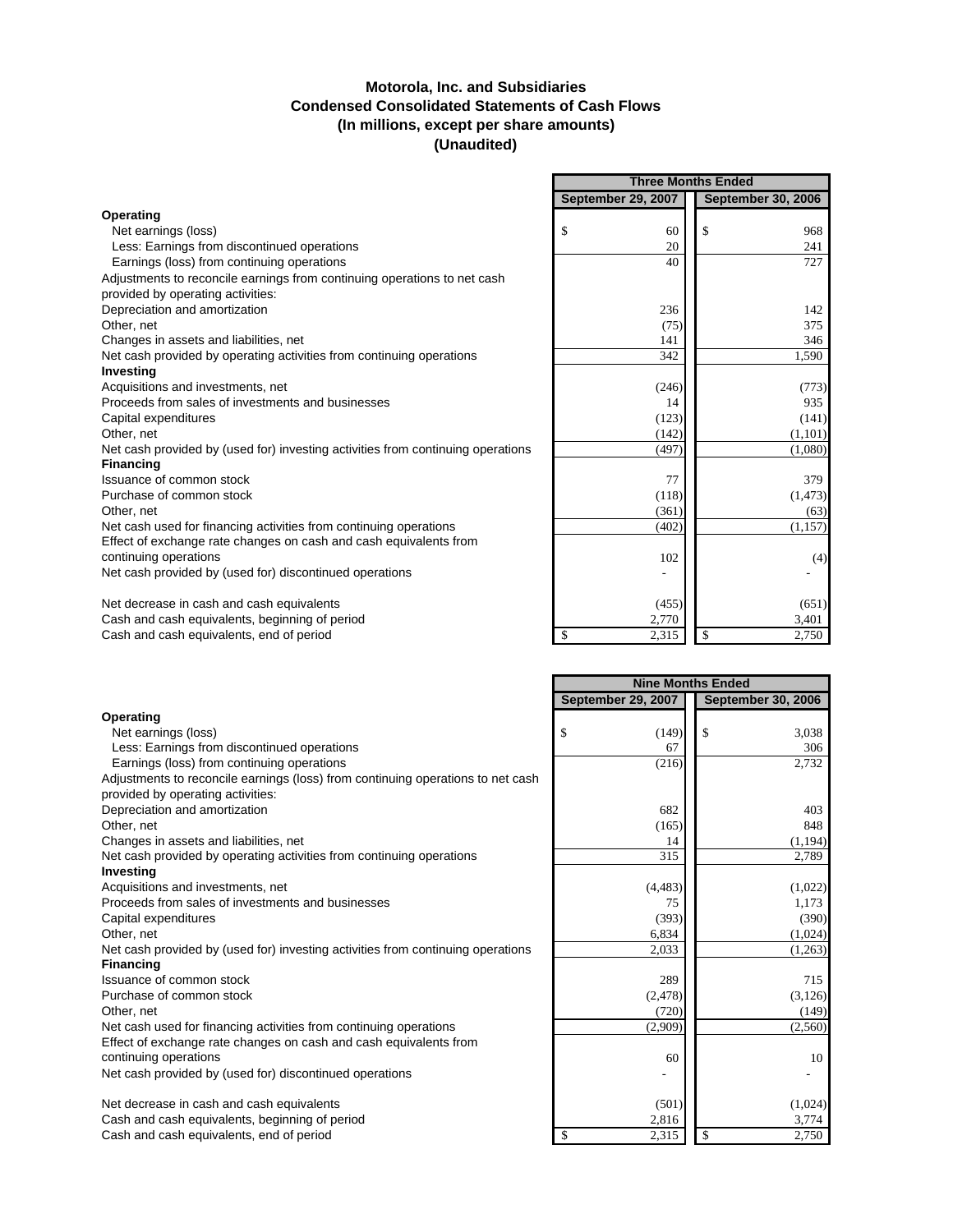## **Motorola, Inc. and Subsidiaries Segment Information (In millions)**

Summarized below are the Company's net sales by reportable segment for the quarters and nine months ended September 29, 2007 and September 30, 2006.

|                                                                    | <b>Net Sales</b>                                      |    |                                                       |                       |  |  |
|--------------------------------------------------------------------|-------------------------------------------------------|----|-------------------------------------------------------|-----------------------|--|--|
|                                                                    | <b>Quarter Ended</b><br>September 29, 2007            |    | <b>Quarter Ended</b><br><b>September 30, 2006</b>     | % Change from<br>2006 |  |  |
| <b>Mobile Devices</b>                                              | \$<br>4,496 \$                                        |    | 7,034                                                 | $-36%$                |  |  |
| Home and Networks Mobility<br><b>Enterprise Mobility Solutions</b> | 2,389<br>1,954                                        |    | 2,262<br>1,329                                        | 6%<br>47%             |  |  |
| Segment Totals<br><b>Other and Eliminations</b>                    | 8,839<br>(28)                                         |    | 10,625<br>(22)                                        | $-17%$<br>$-27%$      |  |  |
| Company Totals                                                     | \$<br>8,811                                           | \$ | 10,603                                                | $-17%$                |  |  |
|                                                                    | <b>Net Sales</b>                                      |    |                                                       |                       |  |  |
|                                                                    | <b>Nine Months Ended</b><br><b>September 29, 2007</b> |    | <b>Nine Months Ended</b><br><b>September 30, 2006</b> | % Change from<br>2006 |  |  |
| <b>Mobile Devices</b>                                              | \$<br>14,177 \$                                       |    | 20,577                                                | $-31%$                |  |  |
| Home and Networks Mobility                                         | 7,290                                                 |    | 6,720                                                 | 8%                    |  |  |
| <b>Enterprise Mobility Solutions</b>                               | 5,591                                                 |    | 3,821                                                 | 46%                   |  |  |
| Segment Totals                                                     | 27,058                                                |    | 31,118                                                | $-13%$                |  |  |
| <b>Other and Eliminations</b>                                      | (82)                                                  |    | (63)                                                  | $-30%$                |  |  |
| Company Totals                                                     | \$<br>26,976                                          | \$ | 31,055                                                | $-13%$                |  |  |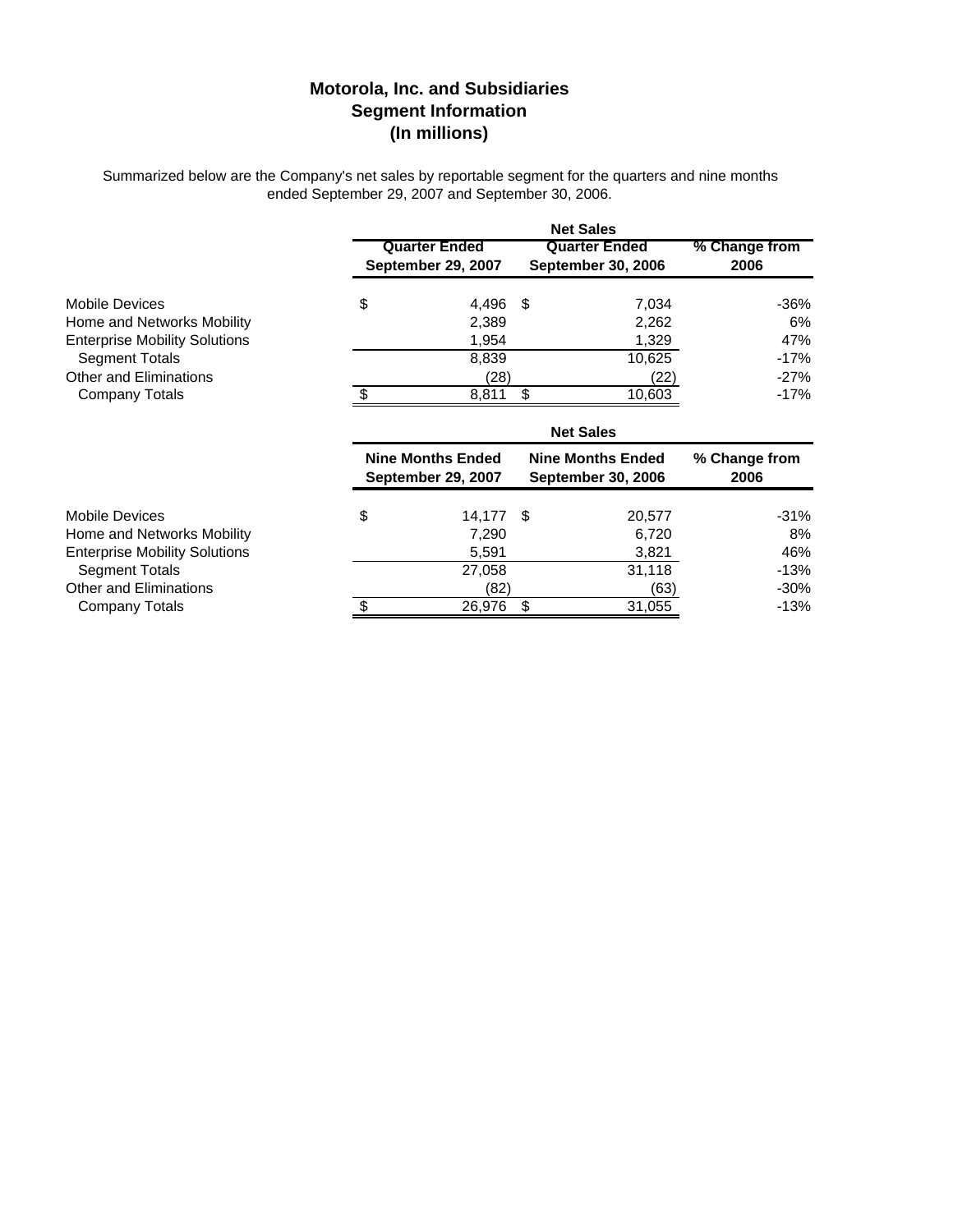## **(In millions) Motorola, Inc. and Subsidiaries Segment Information**

Summarized below are the Company's operating earnings (loss) by reportable segment for the quarters and nine months ended September 29, 2007 and September 30, 2006.

| <b>Mobile Devices</b>                | <b>Operating Earnings (Loss)</b>           |       |                                                   |       |
|--------------------------------------|--------------------------------------------|-------|---------------------------------------------------|-------|
|                                      | <b>Quarter Ended</b><br>September 29, 2007 |       | <b>Quarter Ended</b><br><b>September 30, 2006</b> |       |
|                                      | \$                                         | (248) | \$                                                | 843   |
| Home and Networks Mobility           |                                            | 159   |                                                   | 181   |
| <b>Enterprise Mobility Solutions</b> |                                            | 328   |                                                   | 254   |
| <b>Segment Totals</b>                |                                            | 239   |                                                   | 1,278 |
| <b>Other and Eliminations</b>        |                                            | (249) |                                                   | (310) |
| Company Totals                       |                                            | (10)  |                                                   | 968   |

| Mobile Devices                       | <b>Operating Earnings (Loss)</b>                      |         |                                                       |       |
|--------------------------------------|-------------------------------------------------------|---------|-------------------------------------------------------|-------|
|                                      | <b>Nine Months Ended</b><br><b>September 29, 2007</b> |         | <b>Nine Months Ended</b><br><b>September 30, 2006</b> |       |
|                                      | \$                                                    | (813)   | \$                                                    | 2,349 |
| Home and Networks Mobility           |                                                       | 517     |                                                       | 564   |
| <b>Enterprise Mobility Solutions</b> |                                                       | 762     |                                                       | 635   |
| <b>Segment Totals</b>                |                                                       | 466     |                                                       | 3,548 |
| <b>Other and Eliminations</b>        |                                                       | (1,000) |                                                       | (209) |
| Company Totals                       |                                                       | (534)   | \$                                                    | 3,339 |